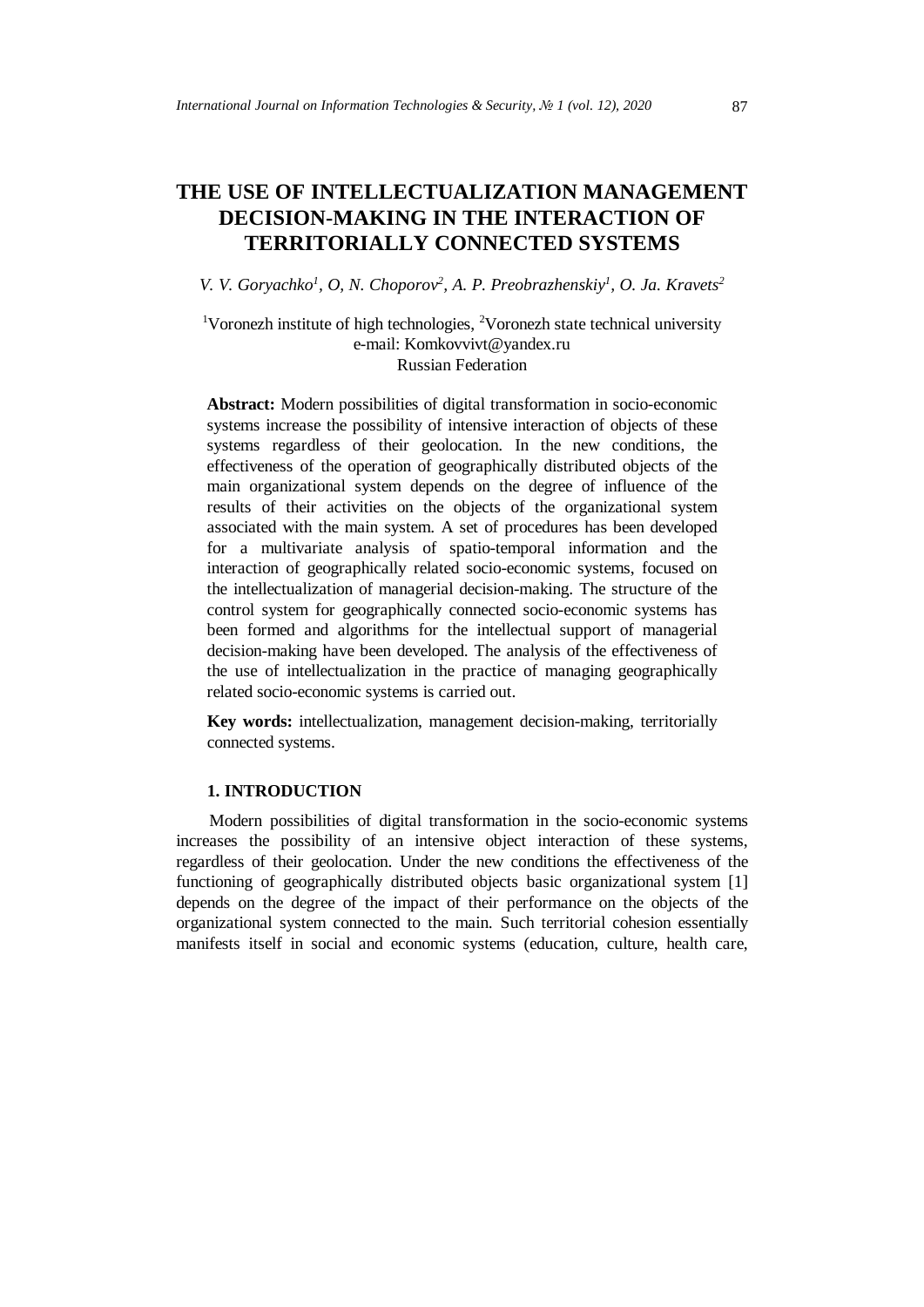banking, commerce), and requires the involvement of decision-making management of intellectual support methods [2, 3].

However, these methods do not take into account a number of features of management of objects geographically related systems: 1.for management decisions using spatio-temporal information; 2.digital transformation spatiotemporal data objects functioning performed using GIS-based monitoring and assessment of the rating; 3.improving the efficiency of management is achieved on the basis of intellectual support of the traditional forms of administration by combining the optimization and expert approach to decision-making, and by reducing the time to search and analyze information in a single cartographic data visualization. These features require a problem orientation invariant control methods in social and economic systems.

## **2. ALGORITHM FOR IDENTIFICATION OF THE STRUCTURE AND THE MODEL PARAMETERS AGGREGATION INTERACTION BETWEEN GEOGRAPHICALLY BOUND SYSTEMS**

We consider as basic forms of implementing the adaptive approach to the identification of structure and parameters of a two-level model of the aggregation parameters of objects related systems procedure simulation experiment [4].

Here, the simulation experiment we mean a computational procedure of forming a ranked sequences investigated elements based on historical information about the values of monitored parameters and finding the best model structure and parameters of the interaction on certain criteria. The process of finding the best structure is regarded as a structural model identification and parameters - both parametric identification in a random environment [5]. Thus, instead of expert estimation preferences on the set of monitored parameters entered expert assessment on a set of ranked sequences [6].

We form the input data for the experiment.

1. A group of experts coordinated teaching numbering many ranks  $(r<sub>i</sub>)$ , based on the views of the significance of the object of the basic system in contact with the control center and the territorial entities associated systems for the most important object  $r_i^0 = 1$ , the least -  $r_i^0 = I$ . Each rank value  $r_i^0$  is translated into binary system  $-r_i^0$ .

2. Prepared training set parameters values,  $f_{\text{rig}}$ ,  $i = \overline{1, I}$ ,  $j_{\text{g}} = \overline{1, J_{\text{g}}}$ ,  $g = \overline{1, G}$ .

3. It defines a set of alternatives for the integrated assessment model  $F_i = \Psi(f_{ijg})$ .

4. Introduced three methods of valuation metrics  $f_{ij}$ .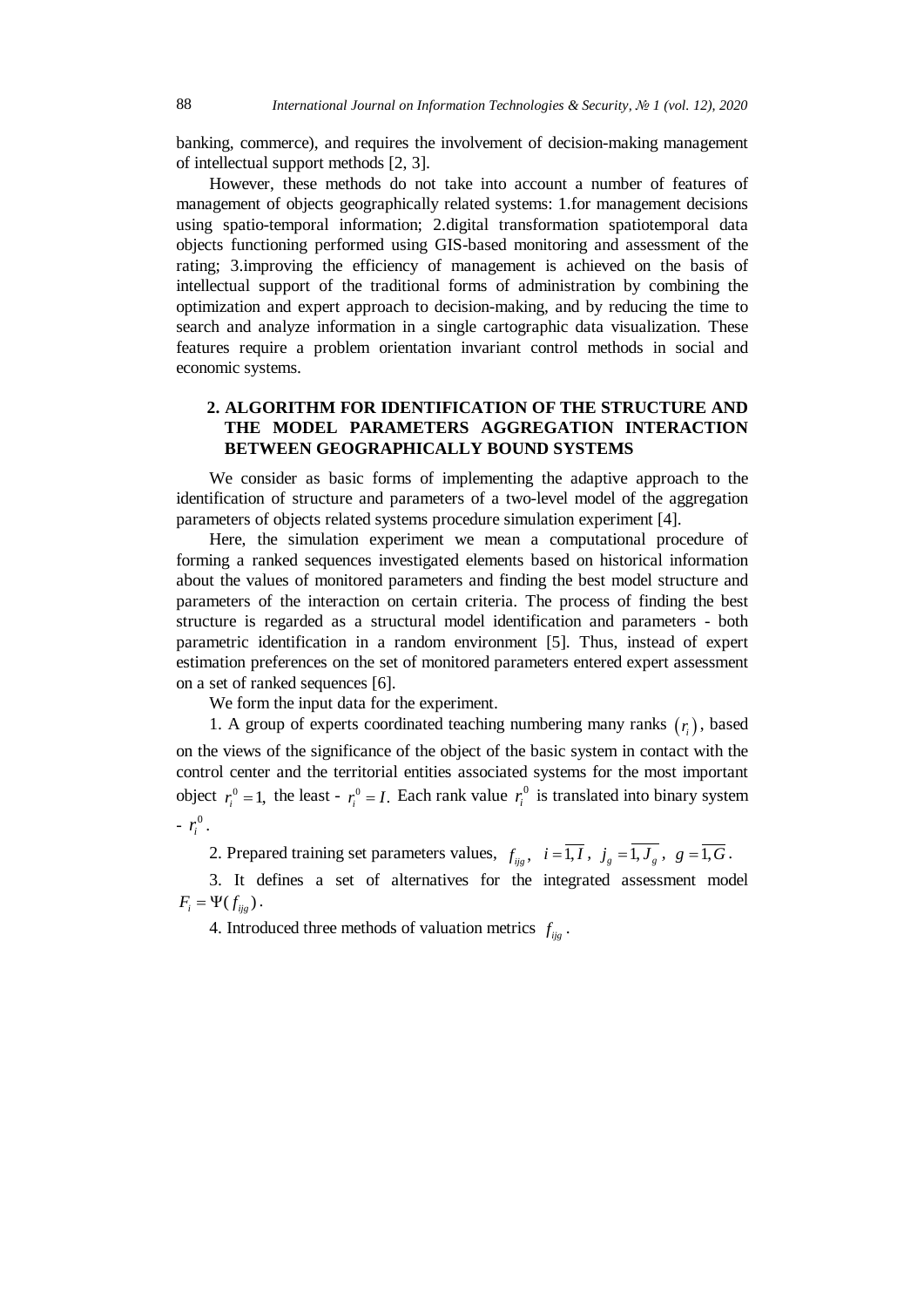Origin - is focused on the use of the learning sample for the construction of the rank order for each indicator  $i'_{jg}(i)$ , followed by transfer of discrete values  $i'_{jg}$  to a single dimensionless scale  $[O, A]$  by converting

$$
\hat{f}_{ijg} = \theta \left( i^{\prime}_{\phantom{ij}jg} \right) , \qquad (1)
$$

where  $\theta$  - transforming function. Second - determined by the linear transformation parameters desired in a single dimensionless scale  $[O, A]$  rank ordering without considering maximum  $f_{jg}^{max}$  and minimum  $f_{jg}^{min}$  values in the sample

$$
\hat{f}_{ijg} = \frac{f_{ijg} - f_{jg}^{\text{min}}}{f_{jg}^{\text{max}} - f_{jg}^{\text{min}}} \cdot A \tag{2}
$$

Third - uses statistical characteristics evaluation of the expected values  $m(f_{i\theta})$ , the standard deviation  $\sigma(f_{i\theta})$ , calculated based on a training sample and a function that allows to convert the values of the indicators into a single dimensionless scale  $[*O*, *A*]$ .

5. For each of the alternative embodiment based on the learning sample for given values  $\lambda_g^1$  of numbers of ranks are determined by simulations  $r_i^e$ , which are translated into a binary number system -  $\hat{r}_i^e$ .

For the choice of structure and parameters of the integral estimation models introduce optimization criterion as the Hamming distance between the reference numeral the object in the training sample represented in binary number  $\hat{r}_i^0$  and positions of the same object [7], the calculated result of simulation experiment  $\hat{r}^e_i(i)$  :

$$
\sum_{i=1}^{I} \chi\left(\hat{r}_i^0 - \hat{r}_i^e\right) \to \min\,,\tag{3}
$$

where  $\chi$  the Hamming distance (number of different positions in the binary codes  $\hat{r}_i^0 - \hat{r}_i^e$ ). Determination prepared variant functions structure (1) and the normalization process by criterion (2) is achieved through exhaustive search of all combinations  $w = \overline{1, W}$ . Internal sorting cycle is parametric identification using the randomized circuit numerical optimization parameter vector  $\lambda = (\lambda_1, \ldots, \lambda_g, \ldots, \lambda_G)$ :

$$
\varphi(\lambda) = \sum_{i=1}^{I} \chi\left(\hat{r}_i - \hat{r}_{iw}^e(\lambda)\right) \to \min_{\lambda} w = \overline{1, W}.
$$
 (4)

Selection of randomized scheme associated with the uncertain nature of the objective function values of the step (2). It allows you to build a search process parameter vector  $\lambda_{\rho}$ ,  $g = \overline{1, G}$  in which the uncertainty is disclosed on the basis of current information, i.e. move to an adaptive procedure similar to the case when the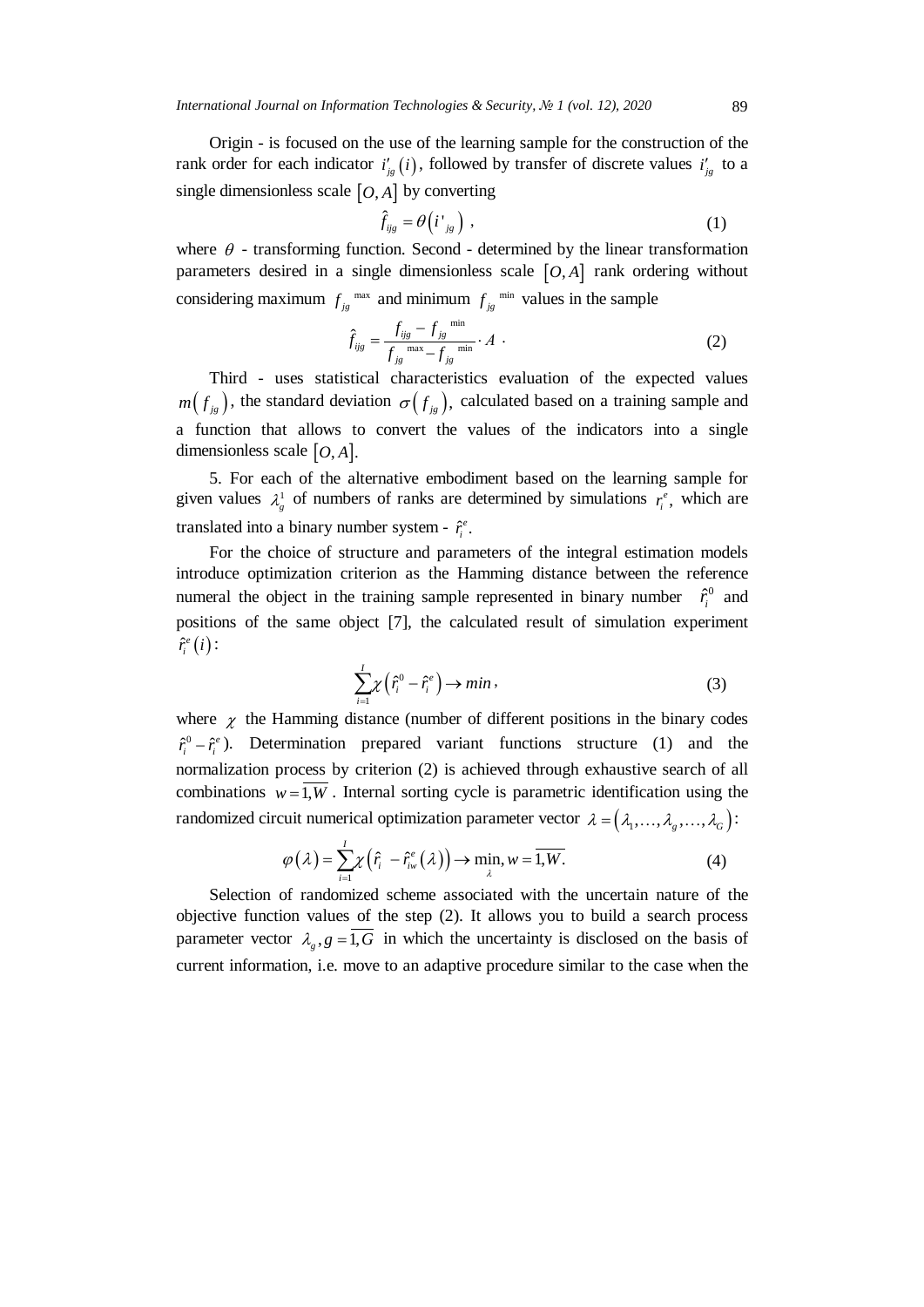system is subject to random perturbations [8, 9]. In this case, at each *k*-th iteration the search parameter  $\lambda_{a}$ ,  $g = \overline{1, G}$  is treated as a random variable with a probability density function  $\omega^c \left( \tilde{\lambda}_g \right)$ , wherein the parameter designation random realization  $\lambda_g$ . In this case, the functional dependence of the transition from  $k$ -th to the  $(k+1)$ -th search iteration remains constant changes only the expectation of a random variable  $\tilde{\lambda}_g$ 

$$
m^{k+1}(\tilde{\lambda}_g) = \lambda_g^k, \tag{5}
$$

where  $\lambda^{k+1}$  - the value of the parameter  $\lambda$  for the  $(k+1)$ -th iteration, calculated by an adaptive algorithm based on the procedure Kiefer-Wolfowitz

$$
\lambda_g^{k+1} = \lambda_g^k + \alpha_g^{k+1} \frac{\varphi\left(\lambda_g^k + \gamma_g^{k+1}\right) - \varphi\left(\lambda_g^k - \gamma_g^{k+1}\right)}{2\gamma_g^{k+1}},\tag{6}
$$

where the values of steps  $\alpha_g^k$ ,  $\gamma_g^k$ , subject to the following conditions of convergence

$$
\sum_{k=1}^{\infty} \frac{\alpha_s^k}{\gamma_s^k} \to \infty, \sum_{k=1}^{\infty} \left(\alpha_s^k\right)^2 < \infty, \left(\alpha_s^k = \frac{a_s^1}{k^2}, \gamma_s^k = \frac{\gamma_s^k}{k}\right), \tag{7}
$$

and the distribution density  $\omega^{k+1}(\tilde{\lambda}_g)$  corresponds to the density distribution of a uniform distribution law

$$
\omega^{k+1}\left(\tilde{\lambda}_g\right) = \frac{1}{2} \left[ \delta \left( \lambda_g^k + \gamma_g^{k+1} \right) - \delta \left( \lambda_g^k - \gamma_g^{k+1} \right) \right] \tag{8}
$$

 $\delta - \delta$  – function notation, where

$$
m^{k+1}(\tilde{\lambda}_g) = \lambda_g^k \tag{9}
$$

Because the adaptive algorithm Kiefer-Wolfowitz carried coordinatewise searching internal parameter number is randomized scheme coordinates  $g = \overline{1, G}$ . For this purpose, the discrete value  $g = \overline{1, G}$  is converted into a discrete random variable  $\tilde{g} = 1, G$  with probability 1  $, g = \overline{1, G}, \sum_{p}^{G} p$ <sub>e</sub> = 1  $g, \delta = 1, \mathcal{O}, \mathcal{L}_{g=1}^P g$  $p_g$ ,  $g = 1, G, \sum p$  $=\overline{1, G}, \sum_{g=1}^{\infty} p_g = 1$ . The first step is adopted a

uniform distribution of discrete values *g*

$$
p_s^1 = \frac{1}{G}, g = \overline{1, G} \tag{10}
$$

In subsequent steps this distribution is adjusted depending on the significance of the coordinates on the criterion (2) according to the algorithm:

$$
p_{g_1}^{k+1} = \frac{p_{g_1}^k + \varepsilon}{1 + \varepsilon}, p_{g_1}^{k+1} = \frac{p_g^k}{1 + \varepsilon}, g = \overline{1, G}, g \neq g_1,
$$
\n(11)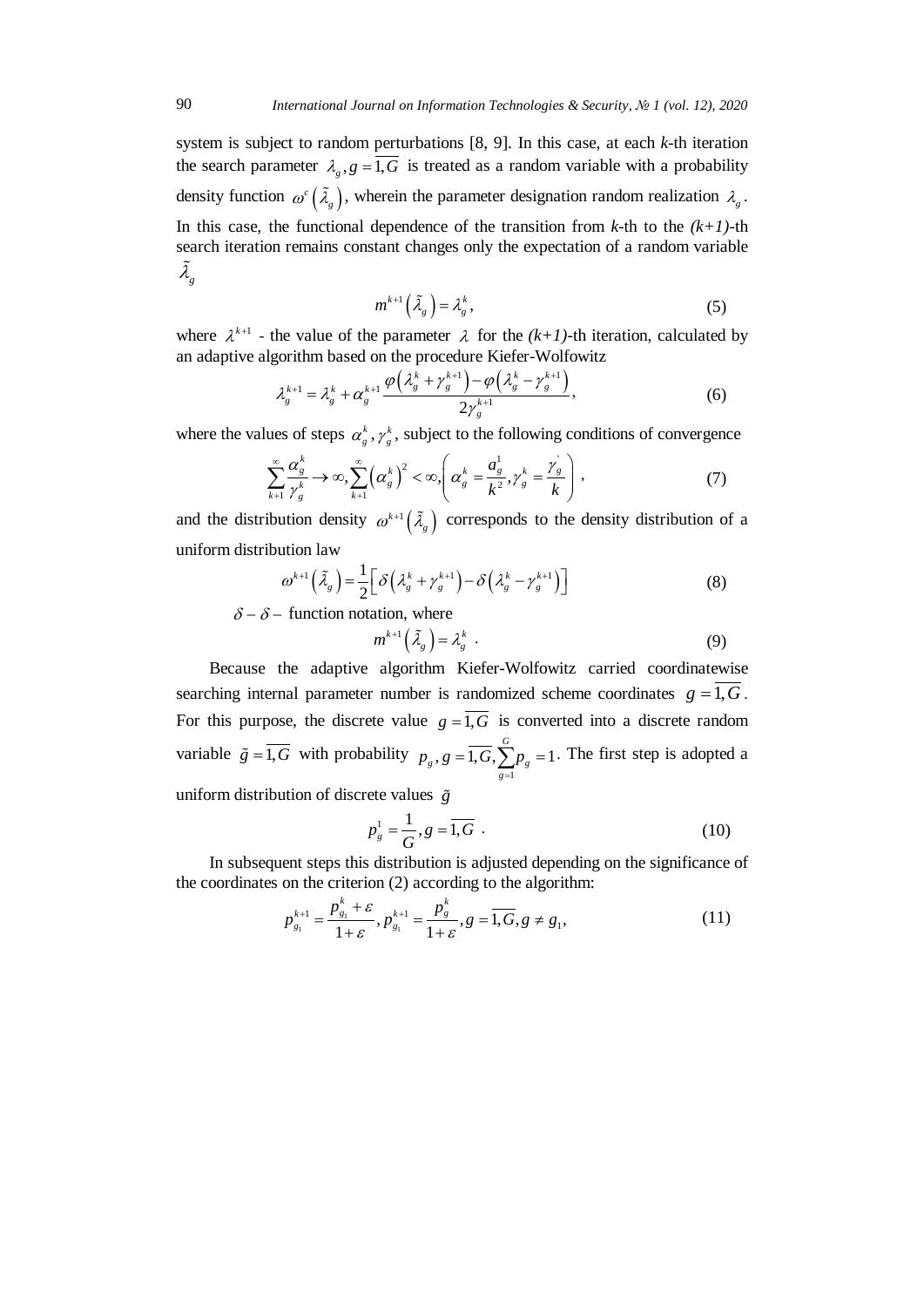$g_1$  − number of the coordinate by which the search is performed;  $\varepsilon > 0$  – step value set by the expert.

The search ends when *k* reaches a predetermined value *K* .

# **3. DEVELOPMENT OF A COMPLEX OF PROCEDURES OF MULTI-VARIANT ANALYSIS SPACE-TIME INFORMATION USING THE MODEL INTERACTIONS OF TERRITORIAL RELATED SYSTEMS**

The directions in which the analysis of spatial and temporal information on the interaction of geographically related systems depend on the diversity of this interaction. When a formalized description productive interaction management processes [10] distinguish this characteristic as the intensity of the interaction. In the case of a formalized description of the control processes of resource and resourceefficient interaction should first characterize the significance level of interaction with the control center and connected systems [11]. For each of these areas require different options for estimating the above features with a focus on specific management processes. It is therefore important to develop a multivariate approach to the analysis procedures, depending on the characteristics of the control processes as the interaction of geographically-related systems and their constituent objects [12].

Time series of monitoring assessment of functioning of the primary system of volume indicators of effective interaction [13] with related systems

$$
f_{j^0}(t), j^0 = 1, J^0,
$$
\n(12)

where  $j^0 = \overline{1, J^0}$  – a plurality of volume indicators numbering effective interaction (effective volume of the primary system interaction with bound by  $j^0$  – th direction) for periods  $t = \overline{1, T}$ ;

time series of results of evaluation of the monitoring indicators for the *n*-th geographically bound system

$$
f_{j^c n}^c(t), j^c n = \overline{1, J_n^c}, n = \overline{1, N}, t = \overline{1, T}
$$
 (13)

where  $n = 1, N$  – numbering set of geographically-related systems,  $j^c n = 1, J_n^c$ numbering set indicators for the *n*-th coupled system;

monitoring the time series estimation object operation of the basic system on volume indicators effective interaction with the objects associated with the geolocation systems  $d = \overline{1, D}$  objects

$$
f_{j^{0}i}(t,d), j^{0}_{in} = \overline{1, J^{0}_{i}}, i = \overline{1, I}, t = \overline{1, T}, d = \overline{1, D}
$$
 (14)

where  $i = \overline{1, I}$  – the numbering system set main objects;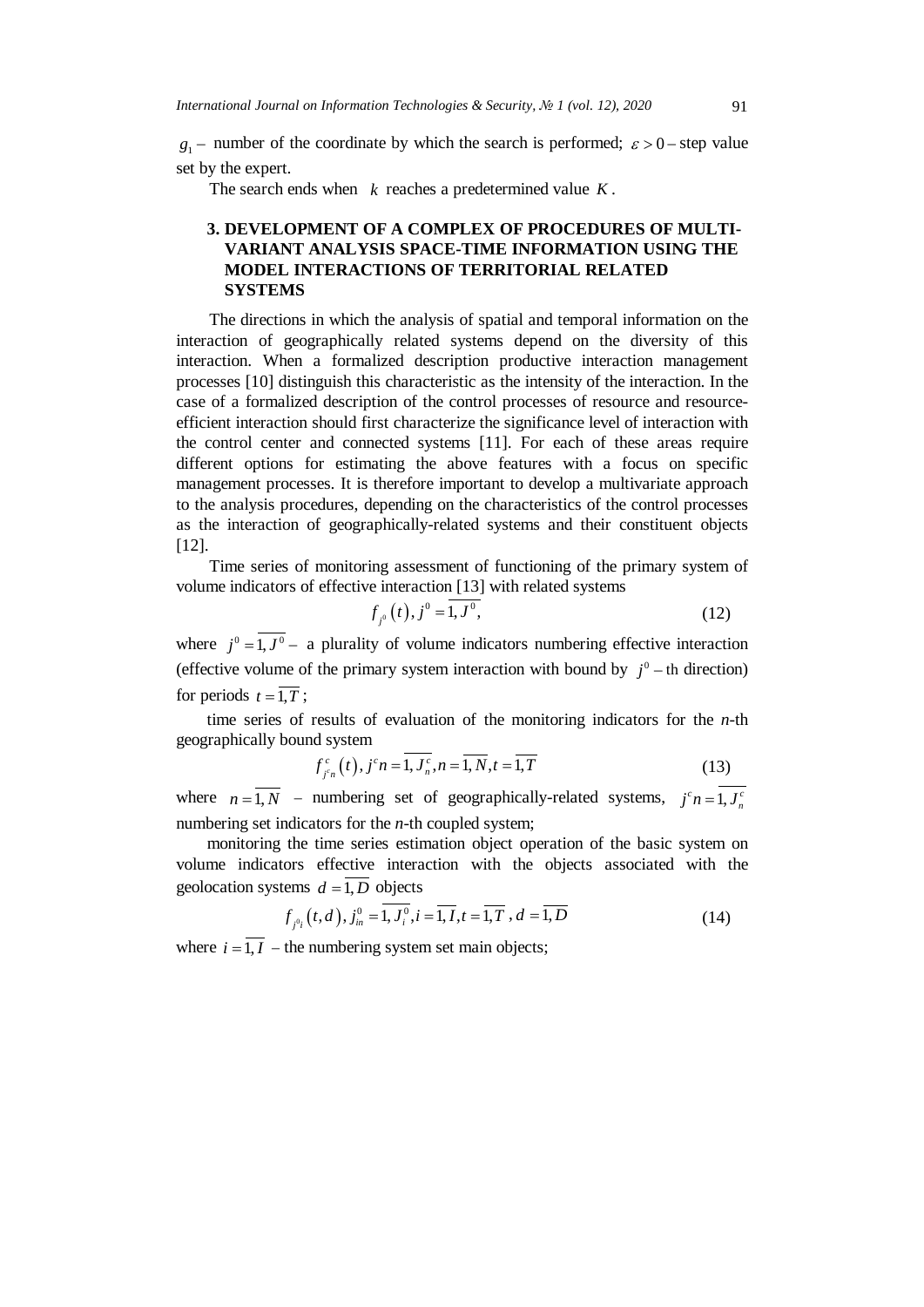time series of monitoring indicators for the evaluation of objects *n*-th territorially bound system based on their geolocation

$$
f_{j^c j^c n}^c(t, d), j_{j^c n}^c = \overline{1, J_{j^c n}^c}, i_n^c = \overline{1, I_n^c}, n = \overline{1, N}, t = \overline{1, T}, d = \overline{1, D}
$$
 (15)

where  $i_n^c = 1, I_n^c$  – numbering many objects related to the second system.

To account for the diversity of management processes effective interaction, consider the following options for the analysis of the intensity of this interaction.

1. Analysis of intensities of the primary links and related systems on indicators (12), (13) on the basis of simple correlation coefficients

$$
\rho(f_{j^0}, f_{f^c, n}, T) = \frac{\sum_{t=1}^{T} \left[ f_{j^0}(t) - m(f_{j^0}) \right] \left[ f_{j^c n}^c(t) - m(f_{j^c n}^c) \right]}{\sigma(f_{j^0}) \sigma(f_{j^c n}^c) \cdot T}
$$
(16)

where

$$
m(f_{j^0}) = \frac{\sum_{t=1}^T f_{j^0}(t)}{T}, m(f_{j^c n}^c) = \frac{\sum_{t=1}^T f_{f^c j^c, n}(t)}{T}.
$$

$$
\sigma(f_{j^0}) = \sqrt{\frac{\sum_{t=1}^T \Big[ f_{j^0}(t) - m(f_{j^0}) \Big]^2}{T-1}} \sigma(f_{j^c n}^c) = \sqrt{\frac{\sum_{t=1}^T \Big[ f_{j^c n}^c - m(f_{j^c n}^c) \Big]^2}{T-1}}.
$$

Analysis by quantitative estimates (9) to determine the operating area efficient interaction, where the most evident effect on the performance of the basic system operation of connected systems [14, 15].

2. Analysis of the intensities of the primary links objects and related systems (14), (15) on the basis of simple correlation coefficients tied to a specific zone geolocation  $d = \overline{1, D}$ 

$$
\rho(f_{j^0}, f_{f^{c}f^c,n}, T, d) = \frac{\sum_{t=1}^T \Big[ f_{j^0}(t, d) - m\Big(f_{j^0t^0}(d)\Big) \Big] \Big[ f_{f^{c}f^{c}n}(t, d) - m\Big(f_{f^{c}f^{c}n}(d)\Big) \Big]}{\sigma\Big(f_{j^0t}(d)\Big) \sigma\Big(f_{f^{c}f^{c}n}(d)\Big)^T T}
$$
(17)

Analysis by quantitative estimates (16) to determine the effective region of the control zone  $d = \overline{1, D}$  by reacting a primary geographical location of objects and associated systems, where at most pronounced effect on the objects of the basic system operation parameters of objects related systems.

Control process number is associated not only with the monitoring information in the form of the structural time series  $(11)$  -  $(14)$ , but also with projections and expertise for a period of forward planning effective interaction periods  $T+t_1, t_1 = \overline{1, T_1}$ . For forming time series forecast estimates the values necessary to calculate the parameters for the period  $T + t_1, t_1 = \overline{1, T_1}$  from using predictive models [16, 17]. We assume that the order of the control center of the main system is to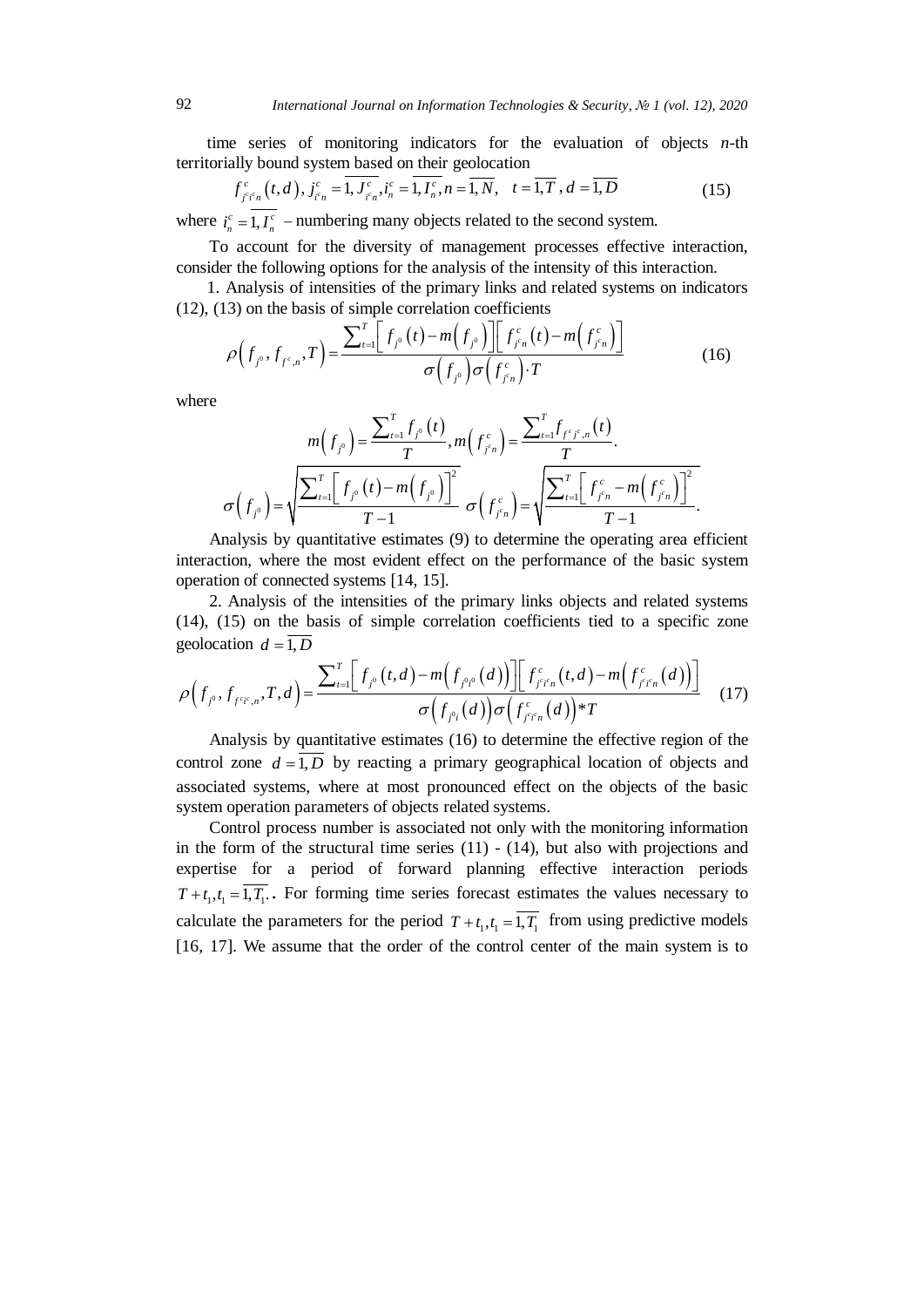increase the effective volume of interaction with geographically-related systems. Then this trend reflects the exponential forecasting model

$$
f_{j^0}(T+t_1) = a_1 e^{a_2(T+t_1)}, t_1 = \overline{1, T_1}.
$$
 (18)

To determine the parameters  $a_1, a_2$ , depending of (11) from the values of the time series (11) using the exponential smoothing method, assuming that the prognostic evaluation periods  $T + t_1, t_1 = \overline{1, T_1}$  have a greater impact indicator values  $f_{f,0}(t)$  at times close to *T*. Since the connected systems also tend to increase the metric values  $f_{f_n}(t)$  at the transition from one period  $t = 1$  to  $t = T$  use as a predictive model, similar to (17)

$$
f_{j^e n}^c(T+t_1) = a_{1n}^c e^{a_{2n}^c(T+t_1)}, t_1 = \overline{1, T_1},
$$
\n(19)

determining parameters  $a_{1n}^c$ ,  $a_{2n}^c$  based on time series (13) using the method of exponential smoothing. In addition to the forecast estimates on long-term planning period (18) control center attracts experts to assess the capacity of effective interaction volumes, which set the  $w = 1, W$  options  $f_{j^o w}(T + t_1), t_1 = 1, T_1$ , focusing on the values (17). Thus for analyzing a time series (11) - (14) are added:

time series of volume indicators predictive estimates the effective interaction of the basic system with related systems, the values of which correspond to (18)

$$
f_{j^0}(T+t_1), j_0 = \overline{1, J_0}, t_1 = \overline{1, T_1}
$$
 (20)

time series forecasting operation related metrics estimates the values of which correspond to the (18)

$$
f_{j^c n}^c(T+t_1), j_n^c = \overline{1, J_n^c, t_1} = \overline{1, T_1};
$$
\n(21)

main system on long-term planning periods

$$
f_{j^{0}w}(T+t_{1}), j_{w}^{0} = \overline{1, J_{w}^{0}}, w = \overline{1, W}.
$$
 (22)

Using the additional data  $(19)$  -  $(21)$ , it is possible to further analysis.

3. Analysis of the intensity of the main connections and associated systems Ratios (19), (20) on the basis of simple correlation coefficients

$$
\rho\Big(f_{j^0}, f_{j^c n}^c, T + t_1\Big) = \frac{\sum_{t=1}^{T+t_1} \Big[f_{j^0}(t) - m\Big(f_{j^0}\Big)\Big] \cdot \Big[f_{j^c n}^c(t) - m\Big(f_{j^c n}^c\Big)\Big]}{\sigma\Big(f_{j^0}\Big) \cdot \sigma\Big(f_{j^c n}^c\Big) \cdot (T + t_1)}, t_1 = \overline{1, T_1}
$$
(23)

where the sample  $f_{i^0}(t)$  is formed by combining a time series  $f_{i^0}(t)$ ,  $t_1 = \overline{1, T_1}$  and  $f_{f_i^o}(T+t_1), t_1 = 1, T_1$ , and sample  $f_{f_i^o}(t)$  by combining the time series sampling  $f_{j^c n}^c(t)$ ,  $t_1 = 1, T_1$  and  $f_{j^c n}^c(T + t_1)$ ,  $t_1 = 1, T_1$ .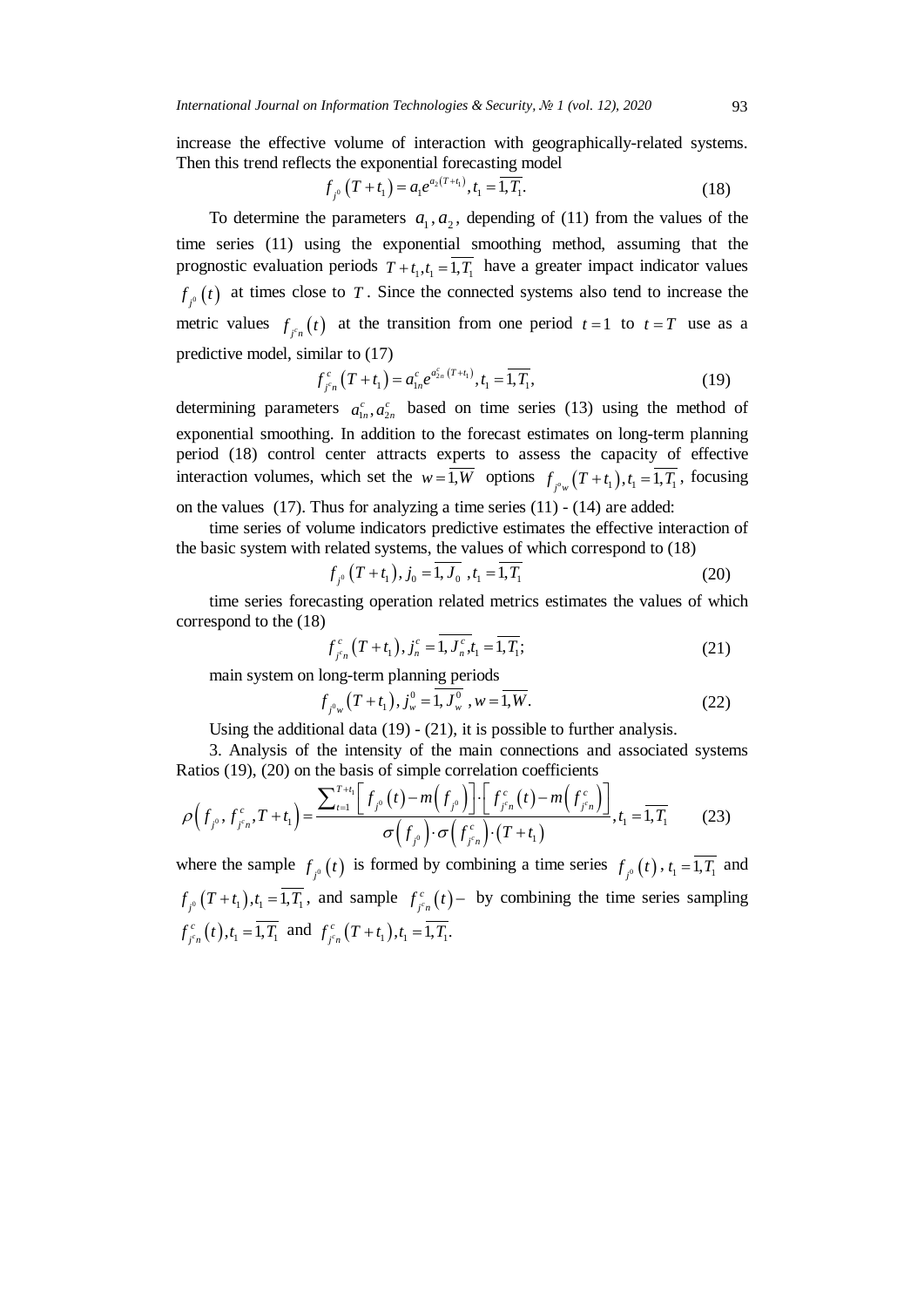Analysis by quantitative estimates (23) to determine the region of efficient management reacting core and related systems at the control center forward planning volume indicators for the periods  $T + t_1, t_1 = \overline{1, T_1}$  of the basic system.

4. Analysis of the intensity of the main connections and associated systems indicators (20) on the basis of simple correlation coefficients

$$
\rho\Big(f_{j^0w}, f_{j^c n}^c, T+t_1\Big) = \frac{\sum_{t=1}^{T+t_1} \Big[ f_{j^0w}(t) - m\Big(f_{j^0w}\Big) \Big] \Big[ f_{j^c n}^c(t) - m\Big(f_{j^c n}^c\Big) \Big]}{\sigma\Big(f_{j^0w}\Big) \cdot \sigma\Big(f_{j^c n}^c\Big) \Big(T+t_1\Big)}, t_1 = \overline{1, T_1}, \qquad (24)
$$

where the sample  $f_{j^0 w}(t)$  is formed by combining a time series  $f_{j^0}(t)$ ,  $t_1 = \overline{1, T_1}$  and  $f_{j^0 w}(T+t_1), t_1 = \overline{1, T_1}$ , and sample  $f_{j^c n}^c$  by combining the time series  $f_{j^c n}^c(t)$ ,  $t = 1, T_1$ and  $f_{j^c n}^c(T+t_1), t_1 = 1, T_1$ .

Analysis by quantitative scores (24) allows for comparison of the intensity of interaction for  $w = 1$ , W advance planning expert for this and to determine the best mode control region and the main productive interaction related systems based on expert evaluation periods  $T + t_1, t_1 = \overline{1, T_1}$ . The block diagram of a multivariate analysis of spatio-temporal information from the intensity of the effective interaction geographically related systems shown in Fig. 1. Other qualitative assessment, which is used in formalizing resource management and resource-efficient interaction sites associated with the importance of the basic system in this interaction. The importance on the one hand determines the distribution control center planned amounts effective interaction between the main system objects [18] belonging to it, and the other - the volume of the resource and resource-efficient interaction systems associated with objects of the basic system [19]. It is proposed to use as a quantitative value of the importance ratings characterizing the *i* − th object space of the basic system  $t = \overline{1, T}$  in a sequence ordered by magnitude aggregate (1) in view of long-term monitoring  $t = \overline{1, T}$  of scheduling periods  $T + t_1, t_1 = \overline{1, T_1}$  and periods of territorial object belonging to  $d - th$  a regional formation  $d = 1, D$ . In this case, the initial information is provided by the following spatiotemporal data indicators for the main objects  $i = \overline{1, I}$  of the system with reference to the geographical location of the *d* − th region time series

$$
f_{ijg}(t,d), i = \overline{1, I}, j = \overline{1, J}, g_j = \overline{1, G_j}, t = \overline{1, T}, d = \overline{1, D}
$$
\n(25)

time series of indicators of socio-economic status of regions within their geographical locations  $d = \overline{1, D}$ 

$$
f_{j^p d}^p(t), d = \overline{1, D}, j_d^p = \overline{1, J_d^p}, t_1 = \overline{1, T_1}.
$$
 (26)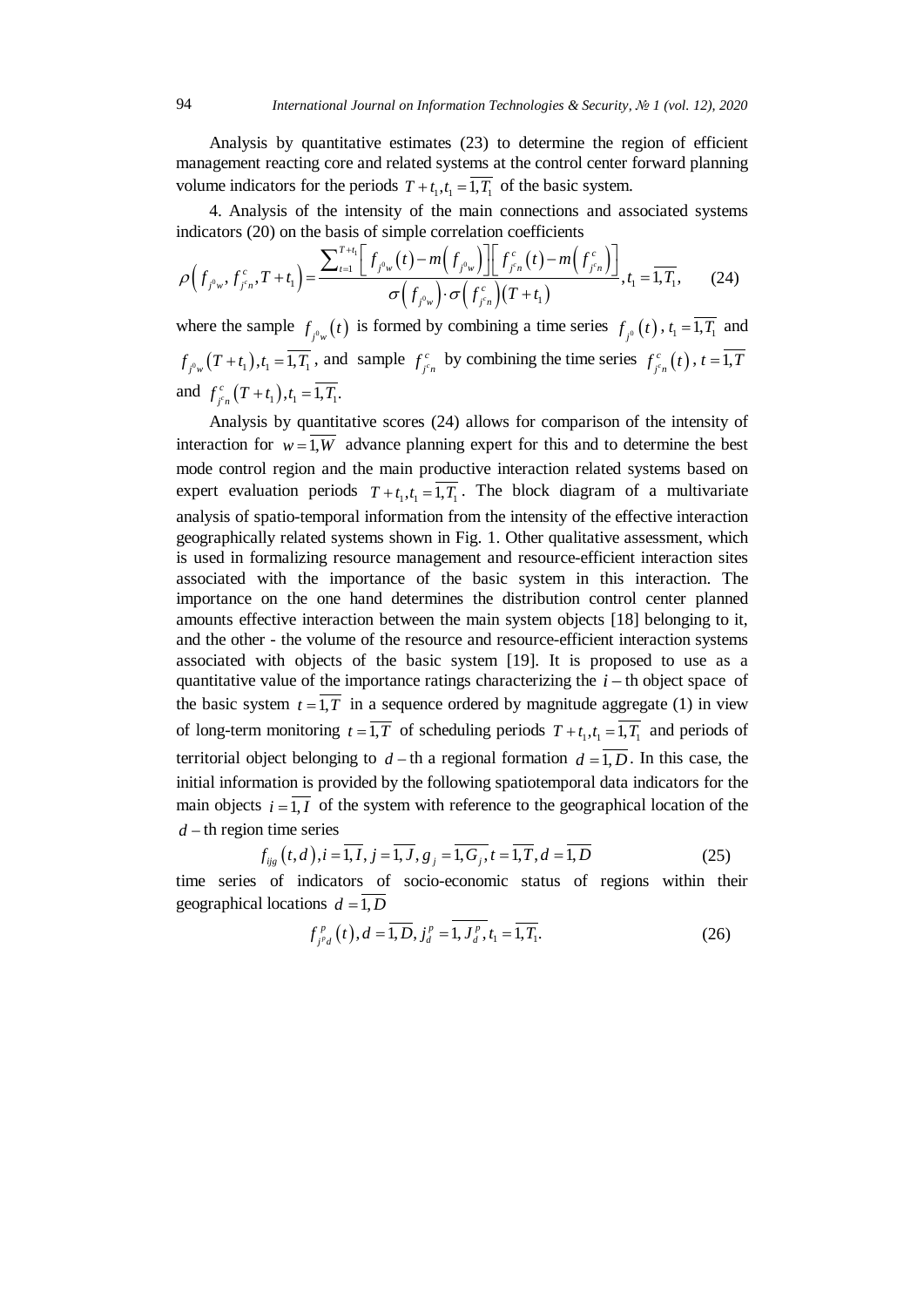

*Fig.1. The block diagram of a multivariate analysis of spatio-temporal information from the intensity of the effective connections object interaction*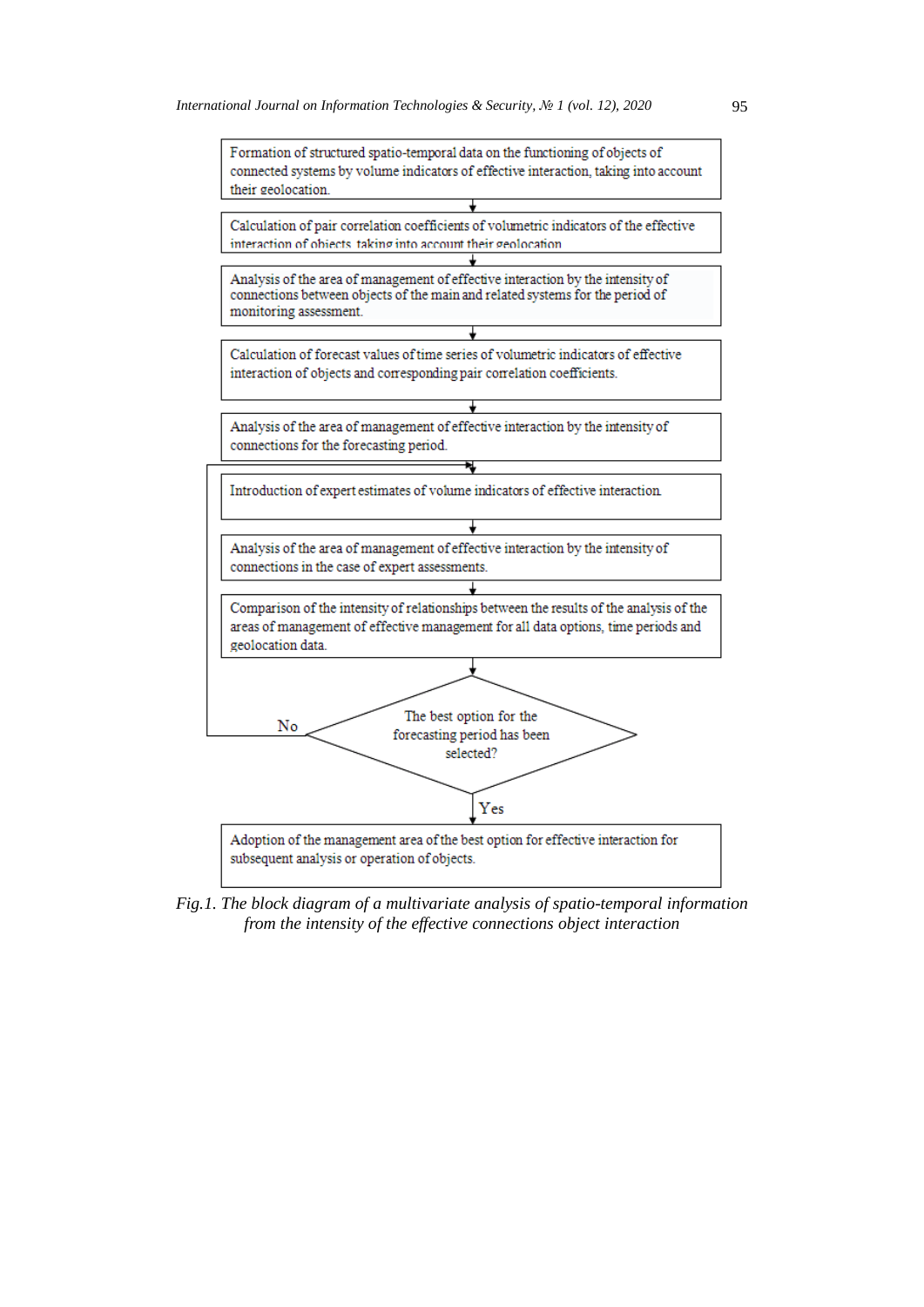Using the time series (8) for the region identification carried aggregation structure and parameters of the model (1)

$$
F_i(T,d), i = \overline{1, I}, d = \overline{1, D} \tag{27}
$$

On the basis of the structured data  $(25)$  -  $(26)$  is realized by three variants significance analysis objects [20] primary system resource management [21] and resource-efficient interaction with geographically-related systems.

1. Analysis of primary importance objects based systems determine their ranks on a discrete scale.

2. Analysis of the significance of the main objects of the system through the establishment of quantitative estimates on a continuous scale [22].

3. Analysis of the significance of the main objects of the system based on their territorial jurisdiction in the region.

#### **4. CONCLUSION**

For the purpose of multivariate analysis of space-time information about the formation objects geographically related systems should be guided by the values of aggregate object calculated based on a model of local aggregation indicators. To analyze spatial-temporal information to assess the intensity of connections and management of forming productive interaction of the main objects and geographically related systems are acceptable estimates pair correlation local indicators calculated on the basis of historical data, prognostic and expertise..

### **REFERENCES**

[1] Lvovich Y.E., Chernyshov B.A., Choporov O.N. Optimization model and intellectual support algorithm for management the resource management distribution in the organizational system. *Modeling, optimization and information technology*. 2019; **4** (vol. 7), 8 p. DOI: 10.26102/2310-6018/2019.27.4.024 ttps://moit.vivt.ru/wpcontent/uploads/2019/11/LvovichSoavtori\_4\_19\_1.pdf

[2] Bershadsky A.M., Bozhday A.S., Evseeva Y.I., GudkoBelyakova A.A. Software selfadaptation method based on machine learning technology. *Modeling, optimization and information technology*. 2019; **4** (vol. 7), 10 p., https://moit.vivt.ru/wpcontent/uploads/2019/11/BershadskySoavtors\_4\_19\_1.pdf. DOI: 10.26102/2310-6018/2019.27.4.021.

[3] Vieira G. E., Jain A. K., and Elmaraghy H. A. Production scheduling/rescheduling in flexible manufacturing. *International Journal of Production Research*, Vol. 35, 2007, pp.281–309.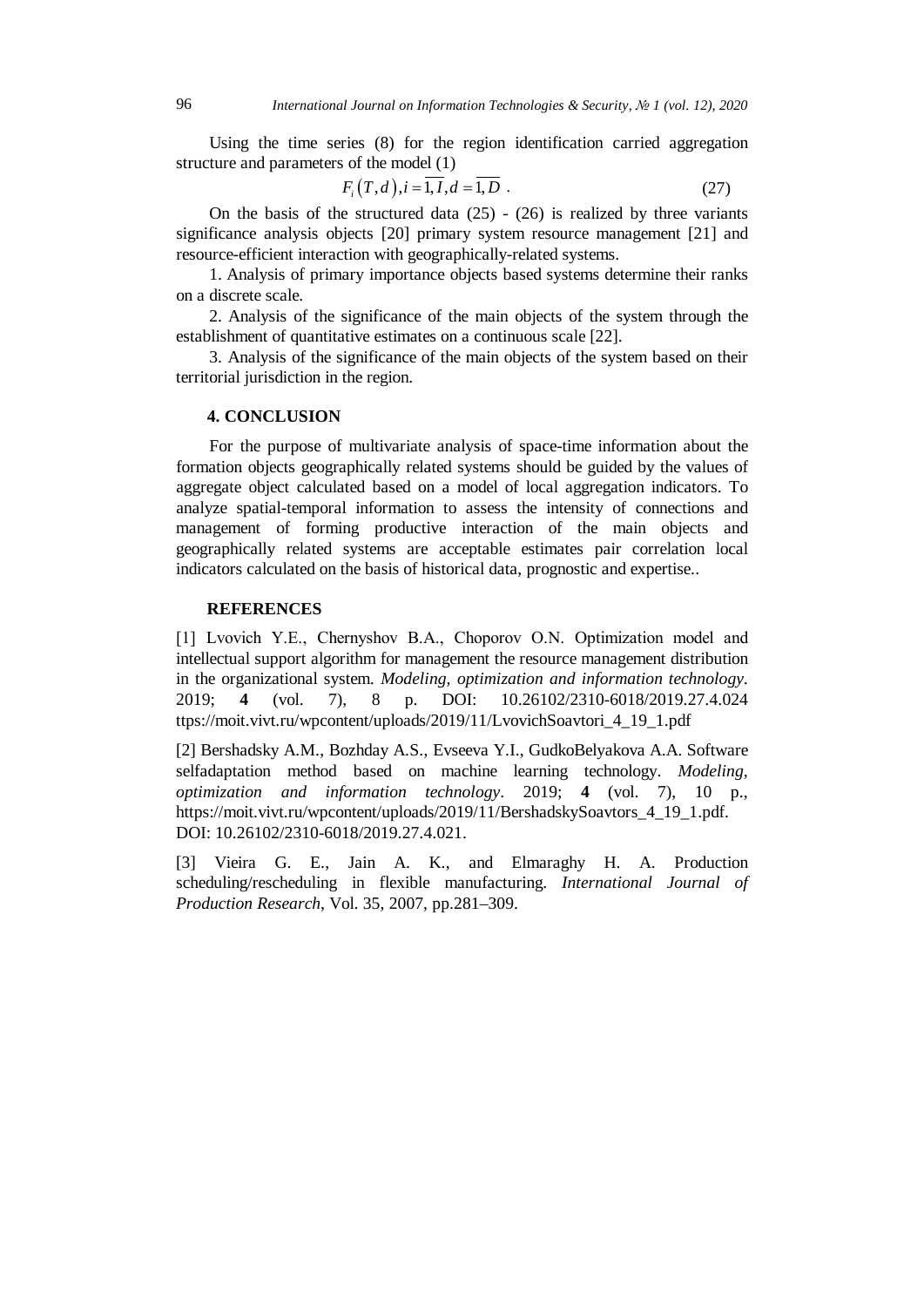[4] Ikome J.M., Kanakana M.G. and Ayodeji S.P.The deterioration of production schedules during unforeseen disruptions, *African Journal of Science, Technology, Innovation and Development*, **6** (vol. 7), 2015, pp.480-484.

[5] Klimenko Y.A., Preobrazhenskiy A.P., Choporov O.N. Adaptive control system for eliminating the asymmetricity of phase load in a three-phase VL (CL) network - 0.4 KV. *Modeling, Optimization and Information Technology*. 2019; **4** (vol. 7). https://moit.vivt.ru/wpcontent/uploads/2019/11/KlimenkoSoavtors\_4\_19\_1.pdf DOI: 10.26102/2310-6018/2019.27.4.015 (In Russ).

[6] Dorofeyuk A. A. Expert-classification analysis methodology in control and complex data processing problems (history and future prospects). *Control Sci*., Vol. 3.1, 2009, pp. 19–28.

[7] Parkinson A., Sorensen C., and Pourhassan N. A General Approach for Robust Optimal Design. *ASME J. of Mechanical Design*, Vol. 115, March 1993, p. 74.

[8] Fulton, W., A Note on Weakly Complete Algebras. *Bulletin Amer. Math. Soc.* 75, 1969, pp. 591-593.

[9] Hansen P. and Mladenovic N. Variable neighborhood search: Principles and applications. *European Journal of Operational Research*. №3, 2001, pp. 449–467.

[10] Gendreau M. and Potvin J-Y. Metaheuristics in Combinatorial Optimization. *Annals of Operations Research*. Vol.140, 2005, pp. 189–213.

[11] Smolentseva T. E. Methods for determining the objective function of organizational systems. *Modeling, Optimization and Information Technology*. **3**(22), 2018, pp. 143-152.

[12] Nedosekin D. A. Decision-making procedures based on multistage and optimization modeling of developing systems. *Modeling, Optimization and Information Technologies*. No. 3(22), 2018, pp. 208-219.

[13] Pinedo M., Bean J. C., Birge J. R., Mittenthal J. and Noon C. E. Matchup scheduling with multiple resources, release dates and disruptions. *Operations Research*, № 39 (3), 2006, pp.470– 483.

[14] Dutta A., Leitao P. and Restivo F. A holonic approach to dynamic manufacturing scheduling. *Robotic and Computer Manufacturing*, Vol. 24, 2007, pp. 625–634.

[15] Davenport A. Reacting to scheduling exceptions in FMS environments. *Transactions*, № 22 (4), 2000, pp. 300–14.